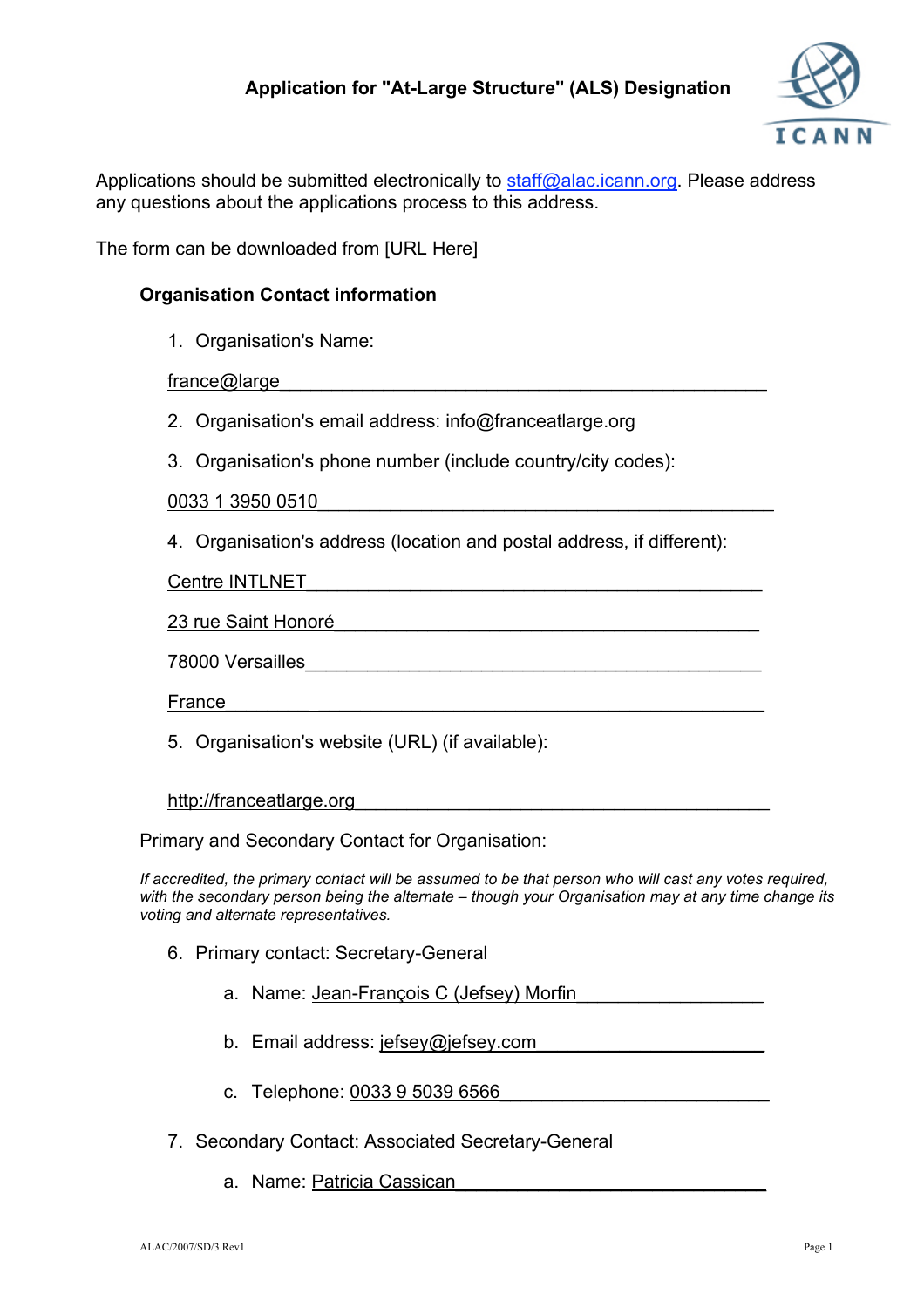- b. Email address: patcassican@gmail.com
- c. Telephone: 82 90 73 67 64 03

#### **Description**

- 1. Structure and Governance:
	- a. Is your Organisation constituted so that individual Internet users who are citizens or residents of countries within the Geographic Region in which your Organisation is based control your Organisation?

Indicate Yes or No: Yes

b. Please explain the answer above in sufficient detail so that a person not familiar with your Organisation would be able to understand the reasons for your answer, and attach or reference the URLs where any statutes or operating principles or other supporting information related to this question can be found.

France@large is legally constituted by a not-for-profit open Secretariat whose members are co-opted among the French @large community. The Secretariat members only vote on issues concerning the administration of the Secretariat.

Members of the At-Large community can freely join france@large by subscribing to the general mailing list. The members organize the list moderation and decide on what motions and projects they will vote.

c. Is your organization formally incorporated or organized under a national legal jurisdiction?

Indicate Yes or No: Yes

IF YES: Please describe what legal recognition it has and indicate the place of legal incorporation or registration

It's a not-for-profit organization according to the French 1 July 1901 law for voluntary associations (association loi) and it is registered at the Prefecture of Versailles (Yvelines).

d. Describe your Organisation's structure (e.g. governing and decisionmaking bodies and processes):

There are three governance levels:

-a Secretariat which manages the association

-several expert committees which assist in formulating policy recommendations

-the general members who discuss the policy recommendations and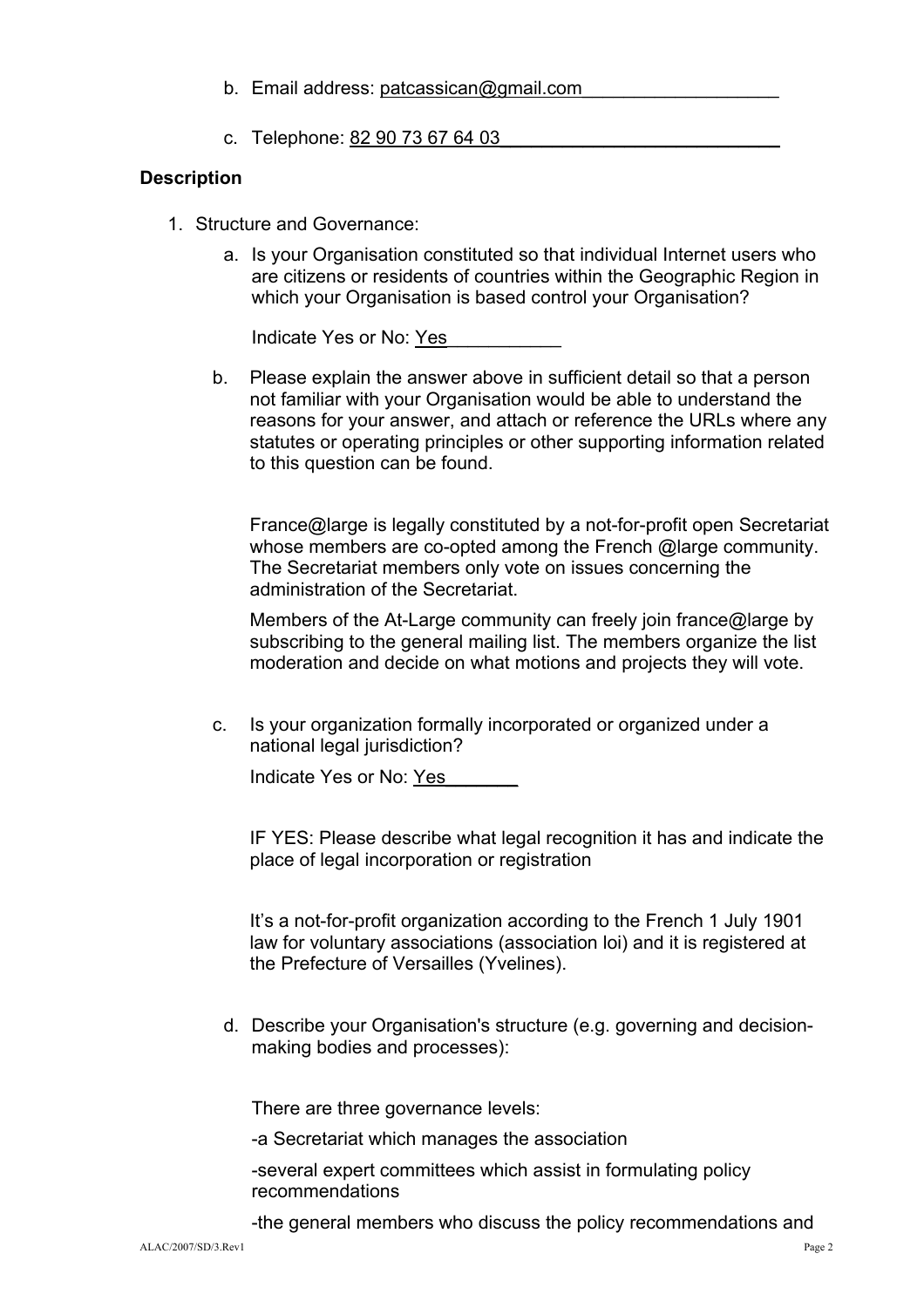vote on the motions

This governance scheme is inspired by the relationship between the ICANN Staff and some of the ICANN bodies (e.g. Administrative Council and GNSO)

e. Does your organization have written bylaws or other constitutional instruments?

Indicate Yes or No: Yes\_\_\_\_\_\_\_\_

IF YES: Please provide a copy along with your application (in English if available)

http://alfrance.info/index.php?title=Status

f. Explain the eligibility requirements (if any) for your Organization's constituents/membership (if you provide a written application for admission as a member, you may attach a copy):

Accession to france@large is open. Everybody can join the general mailing list. (it is comparable to the General Assembly of the GNSO)

g. In what language/s does your Organisation conduct its business?

French

- 2. About Your Members
	- a. Do you have individual members with the ability to vote in or otherwise control the management of the organization?

Indicate Yes or No: Yes\_\_\_\_\_\_\_

*IF NO: Describe what role individuals have in the management and work of the organization.*

b. Do you have organizations as all or part of your membership?

Indicate Yes or No: No\_\_\_\_\_\_\_

*IF YES: Describe whether they are profit-making, non-profit-making, a mixture of both, and/or what proportion of the total membership each type of private sector organization is. Please also describe what the nature of the organizational members is: For example, are they all of a similar type or interested in a similar activity or policy area?*

c. Do you have governmental bodies, or quasi-governmental bodies, as members of your organization?

Indicate Yes or No: No\_\_\_\_\_\_\_

*IF YES: Please describe their nature and role in the decision-making and work of your organization, and the proportion of the total membership made up of these types of organization.*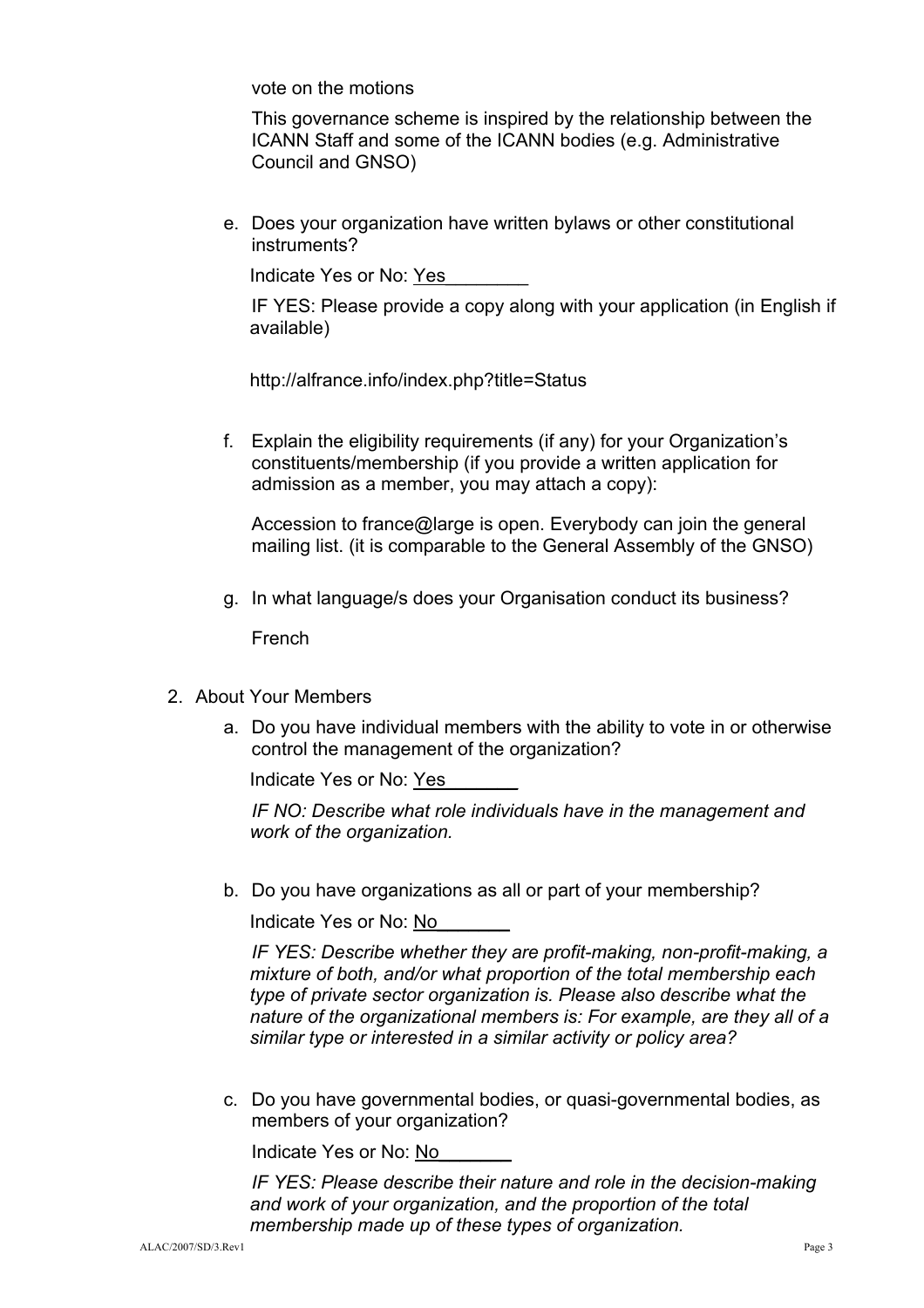d. Describe the general membership – are they predominately of one (or more) professional background or interest group? (e.g. journalists, online rights activists, consumer organizations, individual consumers, etc.):

France@large is not specialized. It neither practices nor supports any form of discrimination

e. Describe how your Organisation keeps its constituents/membership informed about, and enables them to participate in, decisions regarding issues of interest:

All decisions not related to the administration of the Secretariat or the preparation of policy debates are being taken by the members (like at ICANN).

f. Approximately how many members, of each type of membership class if you have more than one, do you have?

There are no more than eleven Secretariat members to avoid obstructions of the administrative process. Currently, there are six.

The experts meet on an ad-hoc basis. There are currently five experts.

The general @large members constitute therefore by far the biggest group. After reanimating the process, we have seen a rise in the number of new entries. At the end of 2007, there were 17 members. Our objective is to have 1000 members by the end of 2008. However, we do not want to start our information campaign before our relationship with the ALAC and other organizations has been reinforced. We hope to do this as soon as possible.

france@large respects the IT and liberty clause. It knows its members only by their email addresses and does not entertain closed archives. The member list is accessible and located on independent archive sites. We therefore do not publish a directory.

The voting procedures are currently being discussed as part of the drafting of the mailing list and moderation rules.

3. Provide support for the statement that your Organisation is self-supporting (by answering "yes" you confirm that it will not rely on ICANN for funding):

Indicate Yes or No: Yes

4. What is the primary source, or sources, of funding for your Organisation? (if unfunded/entirely voluntary simply indicate "N/A"):

N/A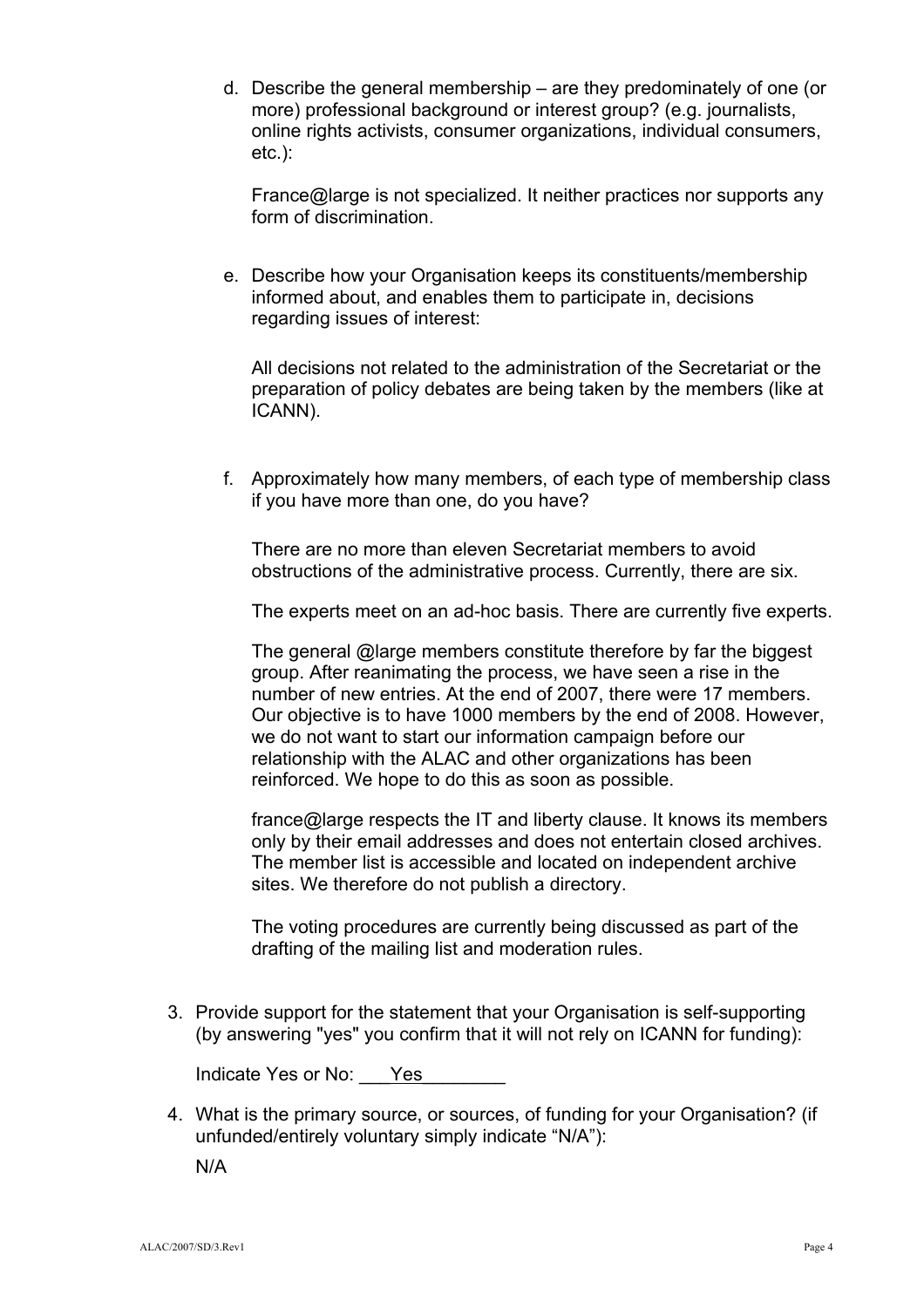5. Do you receive any funding from government agencies or for-profit entities? If so, please describe below and describe their involvement in the activities of the organization (if they so participate):

No

6. Does your Organisation commit to supporting its individual constituents'/membership's informed participation in ICANN?

| YES.<br>Indicate Yes or No: |
|-----------------------------|
|-----------------------------|

6. Does your Organisation post on the Internet publicly-accessible, current information about your Organisation's goals, structure, description of constituent group(s)/membership, working mechanisms, leadership, and contact(s) (if this information currently is available, provide URLs)?

Indicate Yes or No: Yes

http://franceatlarge.org

7. Provide information on your Organisation's leadership (leaders' names, positions, emails):

| <b>JFC Morfin</b> | Secretary-General                              | jefsey@jefsey.com      |
|-------------------|------------------------------------------------|------------------------|
| Patricia Cassican | Deputy Secretary-General patcassican@gmail.com |                        |
| Yann Nicolas      | Treasurer                                      | nicolasyster@gmail.com |

# **Objectives**

1. Please describe your Organisation's mission and purpose (please attach any mission or policy statement for your Organisation, if in writing, or provide a URL, if posted):

france@large's mission is to help coordinating inputs, reflections, research and common actions of the French At-Large community. The organization will help to highlight the different positions held within the community and to transmit them to different levels of Internet Governance.

In particular, the organization plans to participate:

- In the French, European and Global Internet Governance Forums (http://franceatlarge.fr/index.php?title=Propositions\_FGI)
- In the ALAC and to document ICANN's actions (project wikicann)